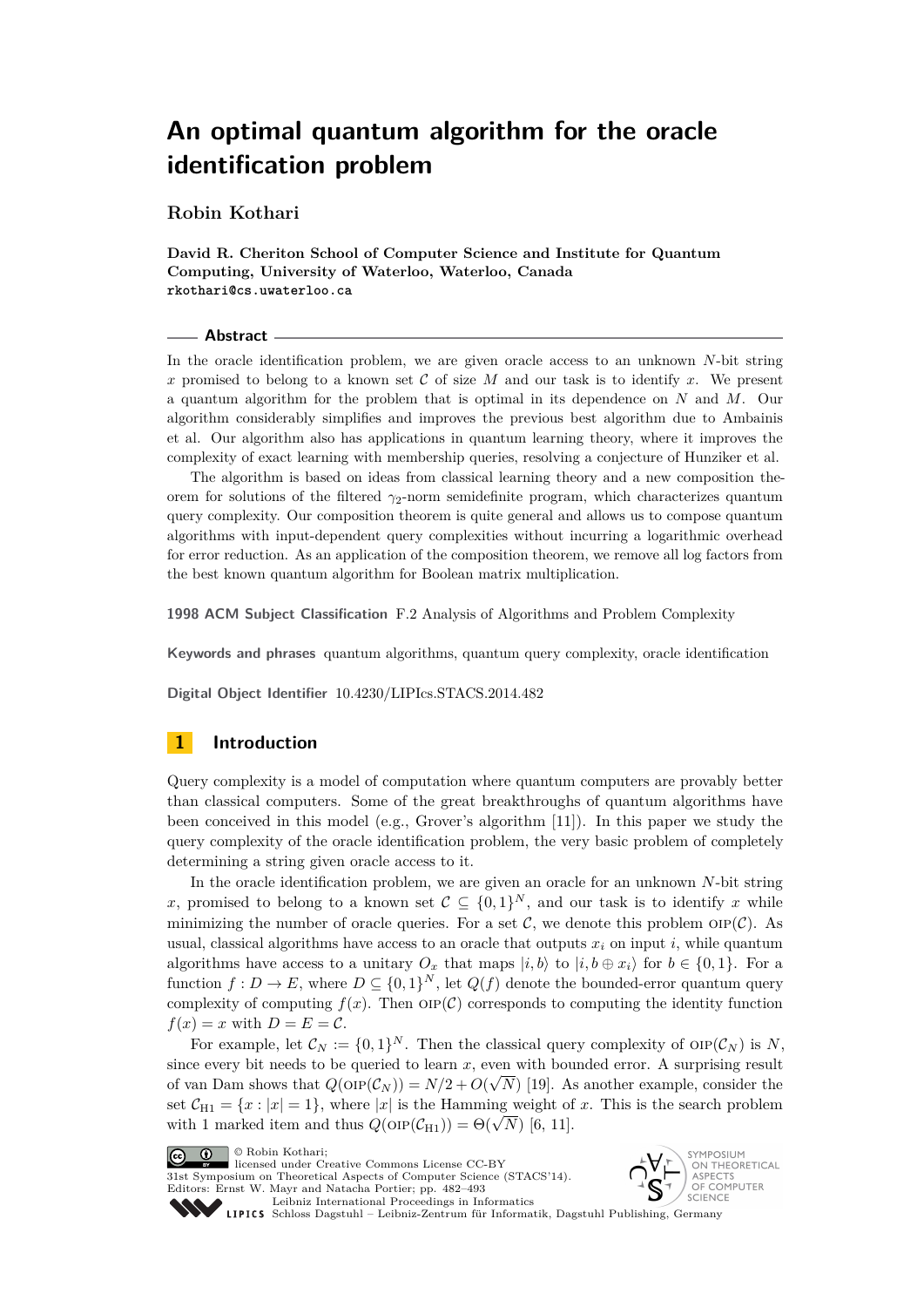Due to the generality of the problem, it has been studied in contexts such as quantum query complexity  $[1, 2]$  $[1, 2]$  $[1, 2]$ , quantum machine learning  $[18, 5, 13]$  $[18, 5, 13]$  $[18, 5, 13]$  $[18, 5, 13]$  $[18, 5, 13]$  and post-quantum cryptography [\[8\]](#page-11-9). Several well-known problems are special cases of oracle identification, e.g., the search problem with one marked item [\[11\]](#page-11-0), the Bernstein-Vazirani problem [\[7\]](#page-11-10), the oracle interrogation problem [\[19\]](#page-11-1) and hidden shift problems [\[20\]](#page-11-11). For some applications, generic oracle identification algorithms are almost as good as algorithms tailored to the specific application [\[9\]](#page-11-12). Consequently, this result improves some of the upper bounds stated in [\[9\]](#page-11-12).

Ambainis et al. [\[1,](#page-11-4) [2\]](#page-11-5) studied the oracle identification problem in terms of *N* and  $M := |\mathcal{C}|$ . They exhibited algorithms whose query complexity is close to optimal in its dependence on *N* and *M*. For a given *N* and *M*, we say an oracle identification algorithm is optimal in terms of *N* and *M* if it solves all *N*-bit oracle identification problems with  $|\mathcal{C}| = M$  making at most *Q* queries and there exists some *N*-bit oracle identification problem with  $|C| = M$ that requires  $\Omega(Q)$  queries. This does not, however, mean that the algorithm is optimal for each set  $C$  individually, since these two parameters do not completely determine the query complexity of the problem. For example, all oracle identification problems with  $M = N$ can be solved with  $O(\sqrt{N})$  queries, and this is optimal since this class includes the search problem with 1 marked item ( $C_{H1}$  above). However there exists a set C of size  $M = N$  with query complexity  $\Theta(\log N)$ , such as the set of all strings with arbitrary entries in the first log *N* bits and zeroes elsewhere.

Let  $\text{OP}(M, N)$  denote the set of oracle identification problems with  $\mathcal{C} \subseteq \{0, 1\}^N$  and  $|\mathcal{C}| = M$ . Let the query complexity of  $\text{OP}(M, N)$  be the maximum query complexity of any problem in that set. Then the classical query complexity of  $OP(M, N)$  is easy to characterize: **Proposition 1.** The classical (bounded-error) query complexity of or $P(M, N)$  is  $\Theta(\min\{M, N\})$ .

For  $M \leq N$ , the upper bound follows from the observation that we can always eliminate at least one potential string in  $\mathcal C$  with one query. For the lower bound, consider any subset of  $C_{H1}$  of size *M*. For  $M > N$ , the lower bound follows from any set  $C \supset C_{H1}$  and the upper bound is trivial since any query problem can be solved with *N* queries.

Now that the classical query complexity is settled, we can move to quantum query complexity. When quantum queries are permitted, the  $M \leq N$  case is fully understood. For a lower bound, we consider (as before) any subset of  $C_{H1}$  of size M, which is as hard For a lower bound, we consider (as before) any subset of  $C_{H1}$  of size  $M$ , which is as flard as the search problem on *M* bits and requires  $\Omega(\sqrt{M})$  queries. For an upper bound, we can reduce this to the case of  $M = N$  by selecting M bits such that the strings in C are distinct when restricted to these bits. (A proof of this fact appears in [\[9,](#page-11-12) Theorem 11].) Thus  $Q(\text{OP}(M, N)) \leq Q(\text{OP}(M, M))$ , which is  $O(\sqrt{M})$  [\[1,](#page-11-4) Theorem 3].

**Proposition 2.** For  $M \le N$ ,  $Q(\text{OP}(M, N)) = \Theta(\sqrt{M})$ .

For the hard regime, where  $M > N$ , the best known lower and upper bounds are the following, from [\[1,](#page-11-4) Theorem 2] and [\[2,](#page-11-5) Theorem 2] respectively.

**Find Theorem 1** ([\[1,](#page-11-4) [2\]](#page-11-5)). If  $N < M \leq 2^{N^d}$  for some constant  $d < 1$ , then  $Q(\text{OP}(M, N)) =$  $O(\sqrt{N \log M / \log N})$  *and for all*  $M > N$ ,  $Q(\text{OP}(M, N)) = \Omega(\sqrt{N \log M / \log N})$ .

When  $M$  gets closer to  $2^N$ , their algorithm no longer gives nontrivial upper bounds. For example, if  $M \geq 2^{N/\log N}$ , their algorithm makes  $O(N)$  queries. While not stated explicitly, an improved algorithm follows from the techniques of [\[3,](#page-11-13) Theorem 6], but the improved algorithm also does not yield a nontrivial upper bound when  $M \geq 2^{N/\log N}$ . Ambainis et al. [\[2\]](#page-11-5) left open two problems, in increasing order of difficulty: to determine whether it is always possible to solve the oracle identification problem for  $M = 2^{o(N)}$  using  $o(N)$  queries and to design a single algorithm that is optimal in the entire range of *M*.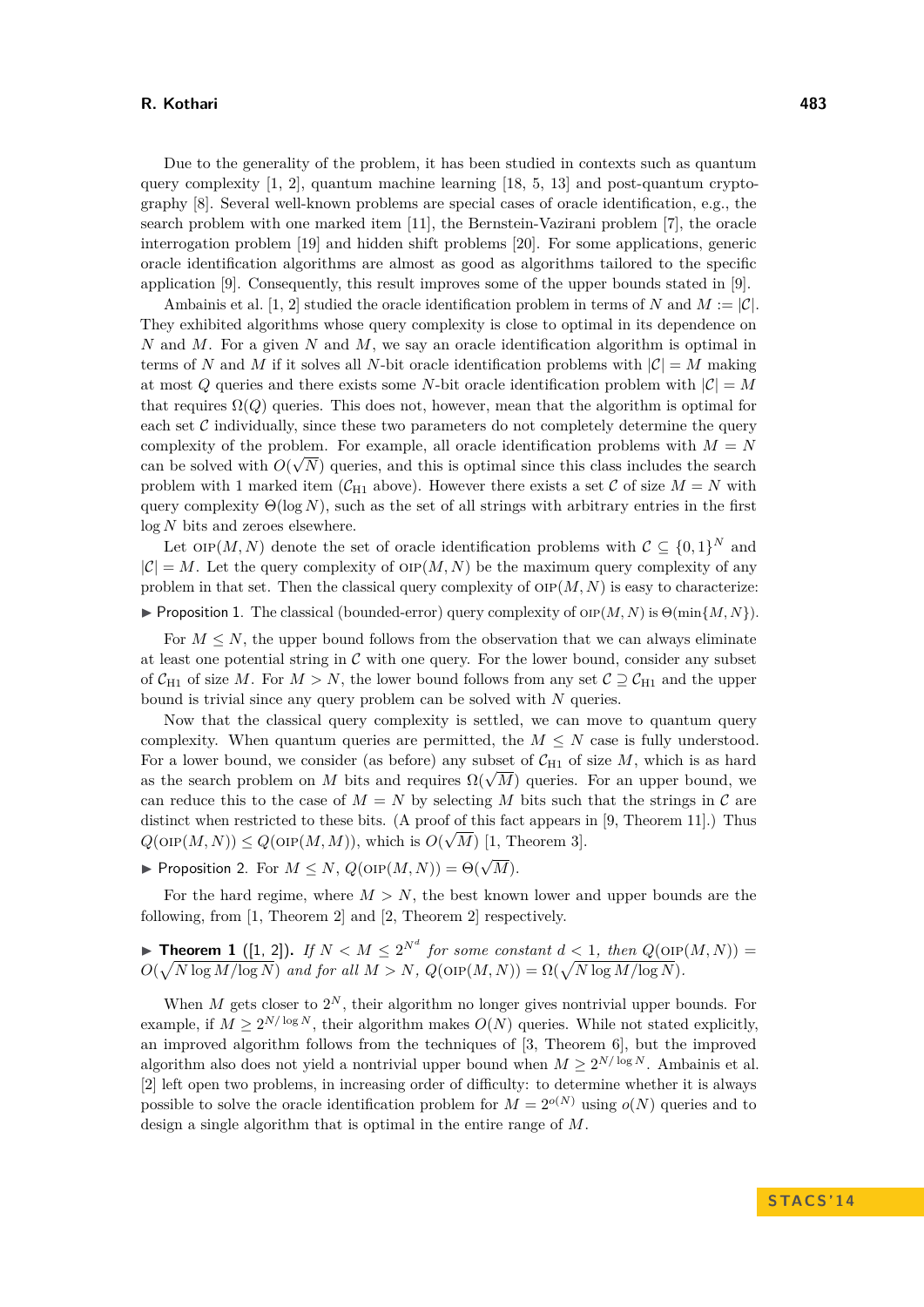In this paper we resolve both open problems by completely characterizing the quantum query complexity of the oracle identification problem in the full range  $N < M \leq 2^N$ .

# <span id="page-2-0"></span>**Fineorem 2.** *For*  $N < M \leq 2^N$ ,  $Q(\text{OP}(M, N)) = \Theta\left(\sqrt{\frac{N \log M}{\log(N/\log M) + 1}}\right)$ .

The lower bound follows from the ideas in [\[1\]](#page-11-4), but needs additional calculation. We provide a proof in the full version of this paper [\[15\]](#page-11-14). The lower bound also appears in an unpublished manuscript  $[3,$  Remark 1]. The  $+1$  term in the denominator is relevant only when *M* gets close to  $2^N$ ; it ensures that the complexity is  $\Theta(N)$  in that regime.

Our main result is the algorithm, which is quite different from and simpler than that of [\[2\]](#page-11-5). It is also optimal in the full range of *M* as it makes  $O\left(\sqrt{\frac{N \log M}{\log(N/\log M)+1}}\right)$  queries when  $M \geq N$  and  $O(\sqrt{M})$  queries when  $M \leq N$ . Our algorithm has two main ingredients: √

First, we use ideas from classical learning theory, where the oracle identification problem is studied as the problem of exact learning with membership queries [\[4\]](#page-11-15). In particular, our quantum algorithm is based on Hegedűs' implementation of the halving algorithm [\[12\]](#page-11-16). Hegedűs characterizes the number of queries needed to solve the classical oracle identification problem in terms of the "extended teaching dimension" of  $C$ . While we do not use that notion, we borrow some of the main ideas. This is further explained in [Section 2.](#page-3-0)

We now present a high-level overview of the algorithm. Say we know that the string in the black box, *x*, belongs to a set *S*. We can construct from *S* a string *s*, known as the "majority string," which is 1 at position *i* if at least half the strings in *S* are 1 at position *i*. Importantly, for any *i*, the set of strings in *S* that disagree with *s* at position *i* is at most half the size of *S*. Now we search for a disagreement between *x* and *s* using Grover's algorithm. If the algorithm finds no disagreement, then  $x = s$ . If it does, we have reduced the size of *S* by a factor of 2. This gives a suboptimal algorithm with query complexity  $O(\sqrt{N}\log M)$ . We improve the algorithm by taking advantage of two facts: first, that Grover's algorithm can find a disagreement faster if there are many disagreements to be found, and second, that there exists an order in which to find disagreements that reduces the size of *S* as much as possible in each iteration. The existence of such an order was shown by Hegedűs [\[12\]](#page-11-16).

The second ingredient of our upper bound is a composition theorem for solutions of the filtered *γ*2-norm semidefinite program (SDP) introduced by Lee et al. [\[16\]](#page-11-17) that preserves input-dependent query complexities. We need such a result to resolve the following problem: Our algorithm consists of *k* bounded-error quantum algorithms that must be run sequentially because each algorithm requires as input the output of the previous algorithm. Let the query complexities of the algorithms be  $Q_1(x), Q_2(x), \ldots, Q_k(x)$  on input *x*. If these were exact algorithms, we could merely run them one after the other, giving one algorithm's output to the next as input, to obtain an algorithm with worst-case query complexity  $O(\max_x \sum_i Q_i(x))$ . However, since these are bounded-error algorithms, we cannot guarantee that all *k* algorithms will give the correct output with high probability. One option is to apply standard error reduction, but this would yield an algorithm making  $O(\max_x \sum_i Q_i(x) \log k)$ queries. Instead, we prove a general composition theorem for the filtered  $\gamma_2$ -norm SDP that gives an algorithm making  $O(\max_x \sum_i Q_i(x))$  queries, as if the algorithms had no error. A similar result is known for worst-case query complexity, but that gives a suboptimal upper bound of  $O(\sum_i \max_x Q_i(x))$  queries. We prove this result in [Section 3.](#page-6-0)

The oracle identification problem was also studied by Atıcı and Servedio [\[5\]](#page-11-7), who studied algorithms that are optimal for a given set  $\mathcal C$ . The query complexity of their algorithm depends on a combinatorial parameter of C,  $\hat{\gamma}^{\mathcal{C}}$ , which satisfies  $2 \leq 1/\hat{\gamma}^{\mathcal{C}} \leq N+1$ . They prove  $Q(\text{OP}(\mathcal{C})) = O(\sqrt{1/\hat{\gamma}^c} \log M \log \log M)$ . Our algorithm for oracle identification, without modification, makes fewer queries than this. Our algorithm makes  $O\left(\sqrt{\frac{1/\gamma^2}{\log 1/\beta}}\right)$  $\sqrt{\frac{1/\hat{\gamma}^{\mathcal{C}}}{\log 1/\hat{\gamma}^{\mathcal{C}}}}\log M$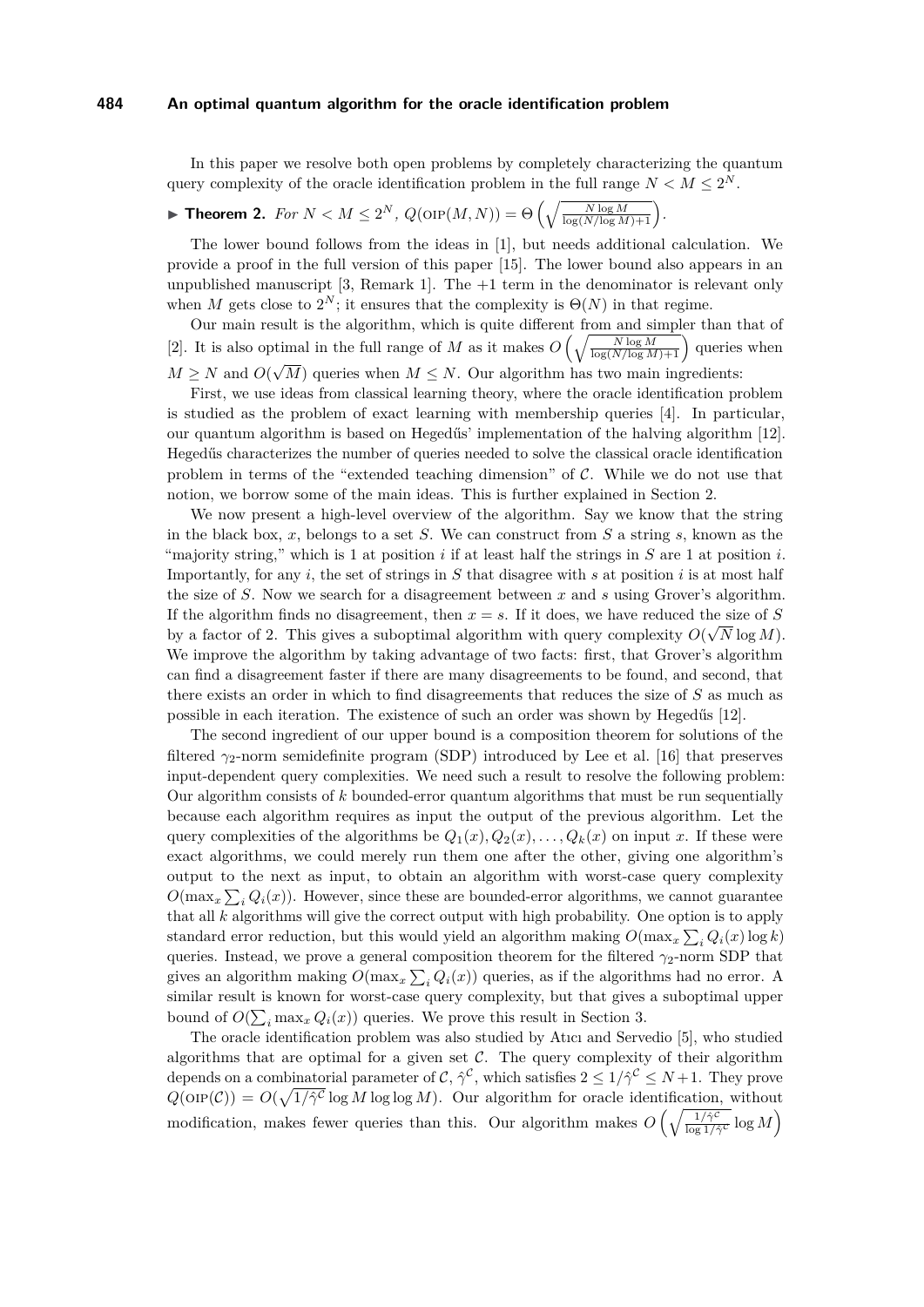queries, which resolves a conjecture of Hunziker et al. [\[13\]](#page-11-8). We show this in [Section 4.1.](#page-9-0) Our composition theorem can also be used to remove unneeded log factors from existing quantum query algorithms. As an example, we show how to improve the almost optimal Boolean matrix multiplication algorithm that makes  $O(n\sqrt{l} \text{ poly}(\log n))$  queries [\[14\]](#page-11-18), where *n* is the size of the matrices and *l* is the output sparsity, to an algorithm with query complexity  $O(n\sqrt{l})$ . We show this in [Section 4.2.](#page-10-0) We conclude with open questions in [Section 5.](#page-10-1) Proofs omitted due to space constraints appear in the full version of this paper [\[15\]](#page-11-14).

# <span id="page-3-0"></span>**2 Oracle identification algorithm**

In this section we explain the ideas that go into our algorithm and prove its correctness. We also prove the query upper bound assuming we can compose bounded-error quantum algorithms without incurring log factors, which we justify in [Section 3.](#page-6-0)

Throughout this section, let  $x \in \mathcal{C}$  be the string we are trying to identify. For any set  $S \in \{0,1\}^N$ , let  $\text{MAJ}(S)$  be an *N*-bit string such that  $\text{MAJ}(S)_i$  is 1 if  $|\{y \in S : y_i = 1\}| \ge$  $|\{y \in S : y_i = 0\}|$  and 0 otherwise. In words,  $MAJ(S)$ <sub>i</sub> is *b* if the majority of strings in *S* have bit *i* equal to *b*. Note that the string  $MAJ(S)$  need not be a member of *S*. In this paper, all logarithms are base 2 and for any positive integer k, we define  $[k] := \{1, 2, \ldots, k\}.$ 

# **2.1 Basic halving algorithm**

We begin by describing a general learning strategy called the halving algorithm, attributed to Littlestone [\[17\]](#page-11-19). Say we currently know that the oracle contains a string  $x \in S \subseteq \mathcal{C}$ . The halving algorithm tests if the oracle string x is equal to  $MAJ(S)$ . If it is equal, we have identified *x*; if not, we look for a bit at which they disagree. Having found such a bit *i*, we know that  $x_i \neq \text{MAJ}(S)_i$ , and we may delete all strings in *S* that are inconsistent with this. Since at most half the strings in *S* disagree with  $MAJ(S)$  at any position, we have at least halved the number of potential strings.

To convert this into a quantum algorithm, we need a subroutine that tests if a given string  $MAJ(S)$  is equal to the oracle string x and finds a disagreement otherwise. This can be done by running Grover's algorithm on the bitwise XOR of  $x$  and MAJ $(S)$ .

```
Algorithm 1 Basic halving algorithm
```

```
1: S \leftarrow C
```

```
2: repeat
```
- 3: Search for a disagreement between *x* and maj(*S*). If we find a disagreement, delete all inconsistent strings from *S*. If not, let  $S \leftarrow {\text{MAJ}(S)}$ .
- 4: **until**  $|S| = 1$

This algorithm always finds the unknown string *x*, since *S* always contains *x*. The loop can run at most  $\log M$  times, since each iteration cuts down the size of *S* by a factor of 2. Grover's algorithm needs  $O(\sqrt{N})$  queries, but it is a bounded-error algorithm. For this section, let us assume that bounded-error algorithms can be treated like exact algorithms and need no error reduction. Assuming this, [Algorithm 1](#page-0-0) makes  $O(\sqrt{N} \log M)$  queries.

## **2.2 Improved halving algorithm**

Even assuming free error reduction, [Algorithm 1](#page-0-0) is not optimal. Primarily, this is because Grover's algorithm can find an index *i* such that  $x_i \neq \text{MAJ}(S)_i$  faster if there are many such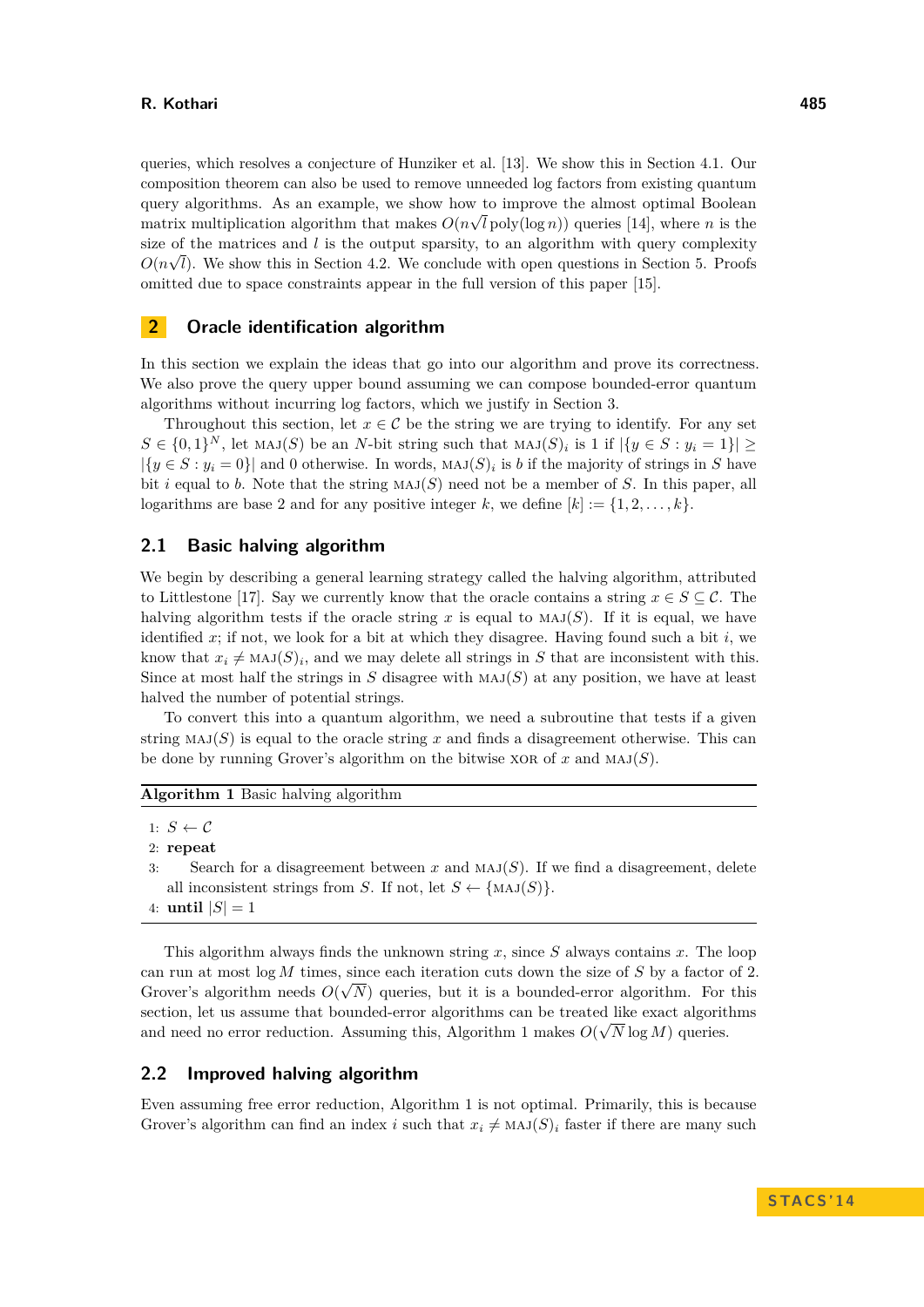indices to be found, and [Algorithm 1](#page-0-0) does not exploit this fact. Given an *N*-bit binary string, we can find a 1 with  $O(\sqrt{N/K})$  queries in expectation, where  $K > 0$  is the number of 1s in the string. Alternately, there is a variant of Grover's algorithm that finds the first 1 (from left to right, say) in the string in  $O(\sqrt{p})$  queries in expectation where *p* is the position of the first 1. This follows from the known  $O(\sqrt{N})$  algorithm for finding the first 1 in a string of size *N* [\[10\]](#page-11-20), by running that algorithm on the first  $2^k$  bits, for  $k = 1, 2, \ldots, \log N$ . We can now modify the previous algorithm to look for the first disagreement between  $x$  and  $\text{MAJ}(S)$ instead of any disagreement.

**Algorithm 2** Improved halving algorithm

2: **repeat**

- 3: Search for the first disagreement between *x* and maj(*S*). If we find a disagreement, delete all inconsistent strings from *S*. If not, let  $S \leftarrow \{\text{MAJ}(S)\}.$
- 4: **until**  $|S| = 1$

As before, the algorithm always finds the unknown string. Let *r* be the number of times the loop repeats and  $p_1, p_2, \ldots, p_r$  be the positions of disagreement found. After the first run of the loop, since a disagreement is found at position  $p_1$ , we have learned the first  $p_1$ bits of *x*; the first  $p_1 - 1$  bits agree with  $MAJ(S)$ , while bit  $p_1$  disagrees with  $MAJ(S)$ . Thus we are left with a set *S* in which all strings agree on these  $p_1$  bits. For convenience, we can treat *S* as a set of strings of length  $N - p_1$  (instead of length *N*). Each iteration reduces the effective length of strings in *S* by  $p_i$ , which gives  $\sum_i p_i \leq N$ , since there are at most *N* bits to be learned. As before, the loop can run at most  $\log M$  times, thus  $r \leq \log M$ . Finally, if we assume again that these bounded-error search subroutines are exact, this algorithm requires  $O(\sum_i \sqrt{p_i})$  queries, which is  $O(\sqrt{N \log M})$ , by the Cauchy–Schwarz inequality.

## **2.3 Final algorithm**

While [Algorithm 2](#page-0-0) is an improvement over [Algorithm 1,](#page-0-0) it is still not optimal. One reason is that sometimes a disagreement between the majority string and *x* may eliminate more than half the possible strings. This observation can be exploited by finding disagreements in such a way as to maximize the reduction in size when a disagreement is found. This idea is due to Hegedűs [\[12\]](#page-11-16).

To understand the basic idea, consider searching for a disagreement between *x* and maj(*S*) classically. The most obvious strategy is to check if  $x_1 = \text{MAJ}(S)_1$ ,  $x_2 = \text{MAJ}(S)_2$ , and so on until a disagreement is found. This strategy makes more queries if the disagreement is found at a later position. However, we could have chosen to examine the bits in any order. We would like the order to be such that if a disagreement is found at a later position, it cuts down the size of *S* by a larger factor. Such an ordering would ensure that either we spend very few queries and achieve a factor-2 reduction right away, or we spend more queries but the size of *S* goes down significantly. Hegedűs shows that there is always a reordering of the bits that achieves this. The following lemma is similar to [\[12,](#page-11-16) Lemma 3.2], but we provide a proof for completeness.

<span id="page-4-0"></span> $\blacktriangleright$  **Lemma 3.** *For any S* ⊆ {0,1}<sup>*N*</sup>, *there exists a string s* ∈ {0,1}<sup>*N*</sup> *and a permutation*  $\sigma$  *on* N, such that for any  $p \in [N]$ ,  $|S_p| \le \frac{|S|}{\max\{2,p\}}$ , where  $S_p = \{y \in S : y_{\sigma(i)} = s_{\sigma(i)} \text{ for } 1 \le i \le n\}$  $p-1$  *and*  $y_{\sigma(p)} \neq s_{\sigma(p)}$ }*, the set of strings in S that agree with s at*  $\sigma(1), \ldots, \sigma(p-1)$  *and disagree with it at*  $\sigma(p)$ *.*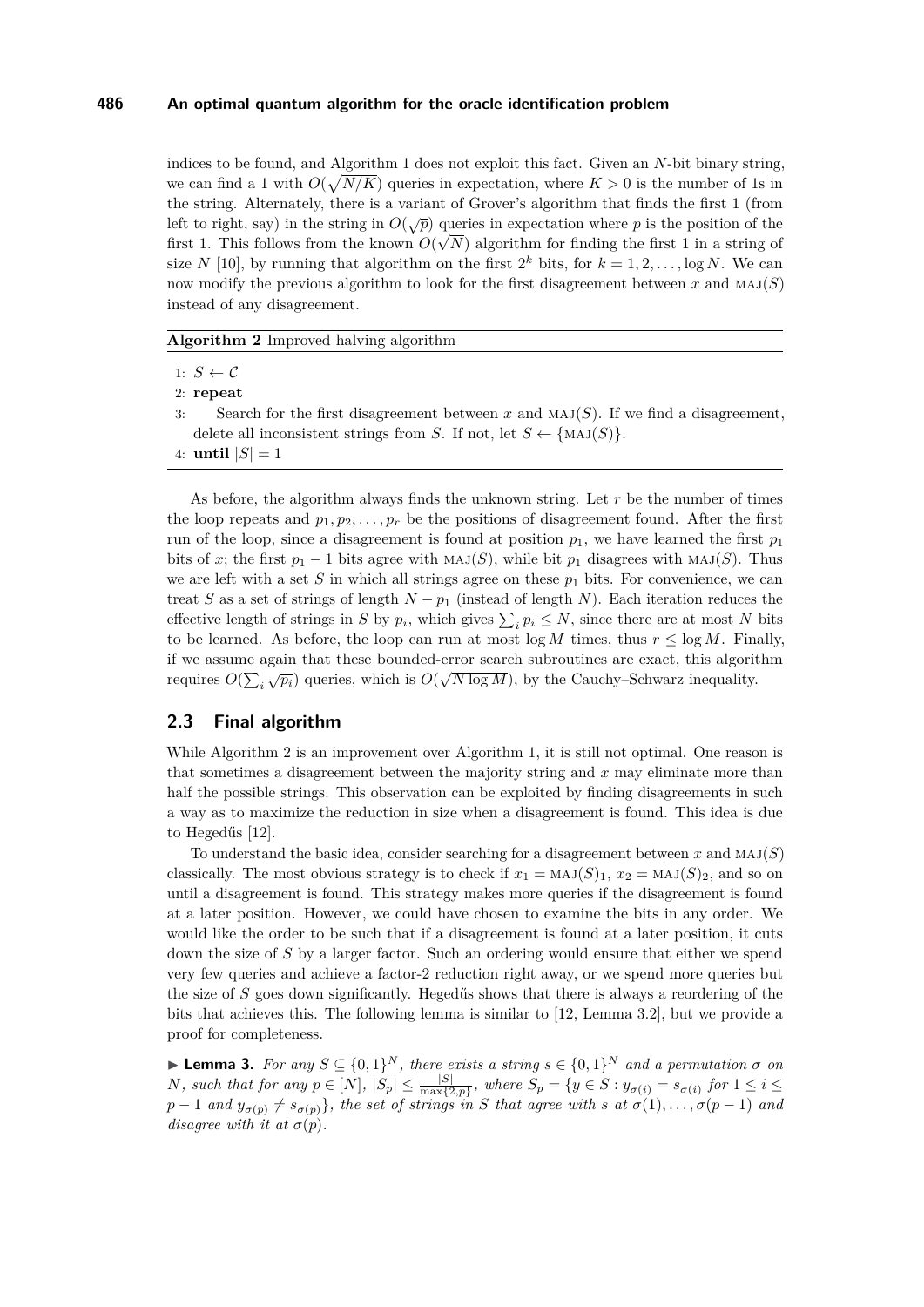**Proof.** We will construct the permutation  $\sigma$  and string *s* greedily, starting with the first position,  $\sigma(1)$ . We choose this bit to be one that intuitively contains the most information, i.e., a bit for which the fraction of strings that agree with the majority is closest to  $1/2$ . This choice will make  $|S_1|$  as large as possible. More precisely, we choose  $\sigma(1)$  to be any *j* that maximizes  $|\{y \in S : y_j \neq \text{MAJ}(S)_j\}|$ . Then let  $s_{\sigma(1)}$  be  $\text{MAJ}(S)_{\sigma(1)}$ .

In general, after having chosen  $\sigma(1), \ldots, \sigma(k-1)$  and having defined *s* on those bits, we choose  $\sigma(k)$  to be the most informative bit assuming all previous bits have agreed with string *s* on positions  $\sigma(1), \ldots, \sigma(k-1)$ . This choice makes  $|S_k|$  as large as possible. More precisely, define  $\bar{S}_p = \{y \in S : y_{\sigma(i)} = s_{\sigma(i)} \text{ for all } 1 \leq i \leq p\}$ . We choose  $\sigma(k)$  to be any bit *j* that  $\text{maximizes } |\{y \in \overline{S}_{k-1} : y_j \neq \text{MAJ}(\overline{S}_{k-1})_j\}|.$  Then let  $s_{\sigma(k)}$  be  $\text{MAJ}(\overline{S}_{k-1})_{\sigma(k)}$ .

This construction ensures that  $|S_1| \geq |S_2| \geq \ldots \geq |S_N|$ . Since  $\sigma(k)$  was chosen to maximize  $|\{y \in \bar{S}_{k-1} : y_j \neq \text{MAJ}(\bar{S}_{k-1})_j\}|$ , we have  $|S_k| = |\{y \in \bar{S}_{k-1} : y_{\sigma(k)} \neq \emptyset_1\}|$  $\text{MAJ}(\bar{S}_{k-1})_{\sigma(k)}\} \geq |\{y \in \bar{S}_{k-1} : y_{\sigma(k+1)} \neq \text{MAJ}(\bar{S}_{k-1})_{\sigma(k+1)}\}|.$  The size of this set is at least  $|\{y \in \bar{S}_k : y_{\sigma(k+1)} \neq \text{MAJ}(\bar{S}_{k-1})_{\sigma(k+1)}\}|$ , since  $\bar{S}_k \subseteq \bar{S}_{k-1}$ . We do not know the value of  $\text{MAJ}(\bar{S}_{k-1})_{\sigma(k+1)}$  (e.g., it need not be equal to  $s_{\sigma(k+1)}$ ), but we do know that it is either 0 or 1. So this term is at least  $\min\{|\{y \in \bar{S}_k : y_{\sigma(k+1)} \neq 0\}|, |\{y \in \bar{S}_k : y_{\sigma(k+1)} \neq 1\}|\} = \min\{|\{y \in \bar{S}_k : y_{\sigma(k+1)} \neq 0\}|, |\{y \in \bar{S}_k : y_{\sigma(k+1)} \neq 1\}|\}$  $\bar{S}_k: y_{\sigma(k+1)} \neq s_{\sigma(k+1)}\big\}, |\{y \in \bar{S}_k: y_{\sigma(k+1)} = s_{\sigma(k+1)}\}|\} = \min\{|S_{k+1}|, |\bar{S}_{k+1}|\} = |S_{k+1}|,$ where the last equality uses  $|S_k| \leq |\bar{S}_k|$  for all *k*. Finally, combining  $|S_1| + \ldots + |S_p| \leq |S|$ with  $|S_1| \geq |S_2| \geq \ldots \geq |S_p|$  gives  $|S_p| \leq |S|/p$ . Combining this with  $|S_1| \leq |S|/2$ , which follows from the definition of  $S_1$ , yields the result.

We can now state our final oracle identification algorithm.

## **Algorithm 3** Final algorithm

- 1:  $S \leftarrow C$
- 2: **repeat**
- 3: Let  $\sigma$  and *s* be as in [Lemma 3.](#page-4-0) Search for the first (according to  $\sigma$ ) disagreement between *x* and *s*. If we find a disagreement, delete all inconsistent strings from *S*. If not, let  $S \leftarrow \{s\}.$
- 4: **until**  $|S| = 1$

As before, it is clear that this algorithm solves the problem. Let us analyze the query complexity. To compute the query complexity, let *r* be the number of times the loop repeats. Let  $p_1, p_2, \ldots, p_r$  be the positions of disagreement. We have  $\sum_{i=1}^r p_i \leq N$ , as in [Algorithm 2.](#page-0-0)

Unlike the previous analysis, the bound  $r \leq \log M$  can be loose, since the size of *S* may reduce by a larger factor due to [Lemma 3.](#page-4-0) Instead, we know that each iteration reduces the set *S* by a factor of  $\max\{2, p_i\}$ , which gives us  $\prod_{i=1}^r \max\{2, p_i\} \leq M$ . As before, we will assume the search subroutine is exact, which gives us a query upper bound of  $O(\sum_{i=1}^{r} \sqrt{p_i})$ , subject to the constraints  $\sum_{i=1}^{r} p_i \leq N$  and  $\prod_{i=1}^{r} \max\{2, p_i\} \leq M$ . We solve this optimization problem in the full version [\[15\]](#page-11-14) to obtain the following lemma.

<span id="page-5-0"></span>▶ **Lemma 4.** Let  $C(M, N)$  be the maximum value attained by  $\sum_{i=1}^{r} \sqrt{p_i}$ , subject to the constraints  $\sum_{i=1}^r p_i \leq N$ ,  $\prod_{i=1}^r \max\{2, p_i\} \leq M$ ,  $r \in [N]$  and  $p_i \in [N]$  for all  $i \in [r]$ . Then  $C(M, N) = O\left(\sqrt{\frac{N \log M}{\log(N/\log M)+1}}\right)$  and  $C(M, N) = O(N)$ √ *M*)*.*

Thus [Algorithm 3](#page-0-0) achieves the upper bound claimed in [Theorem 2,](#page-2-0) under our assumption that the search subroutine is exact. Since it is not exact, we could reduce the error with logarithmic overhead, but it is usually unnecessary to incur this loss in quantum query algorithms. In the next section we prove this and establish the complexity of [Algorithm 3.](#page-0-0)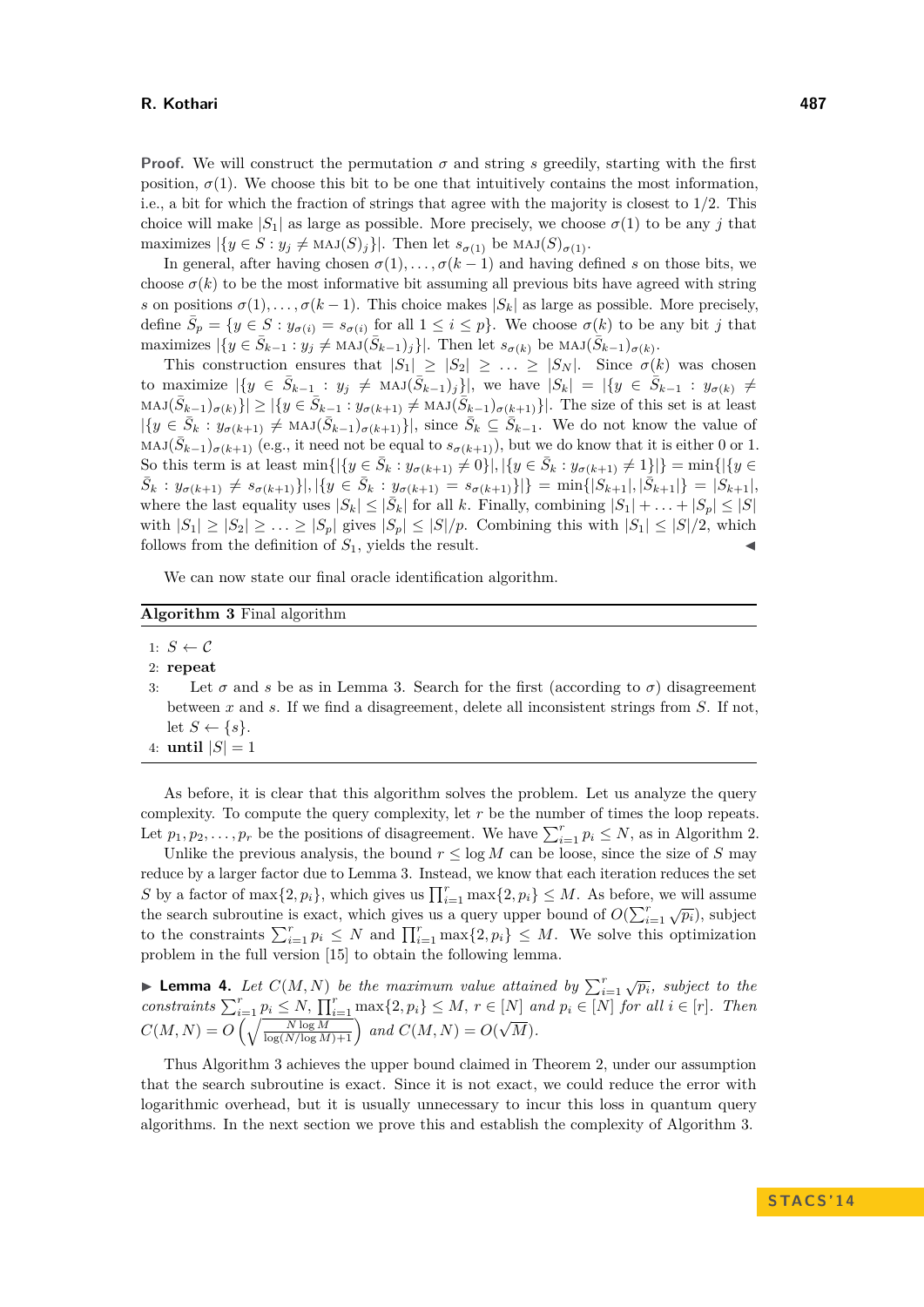# <span id="page-6-0"></span>**3 Composition theorem for input-dependent query complexity**

The primary aim of this section is to rigorously establish the query complexity of [Algorithm 3.](#page-0-0) Along the way, we will develop techniques that can be used more generally. Let us begin by describing what we would like to prove. [Algorithm 3](#page-0-0) essentially consists of a loop repeated  $r(x)$  times. We write  $r(x)$  to make explicit its dependence on the input x. The loop itself consists of running a variant of Grover's algorithm on *x*, based on information we have collected thus far about *x*. Call these algorithms  $A_1, A_2, \ldots, A_{r(x)}$ . To be clear,  $A_1$  is the algorithm that is run the first time the loop is executed, i.e., it looks for a disagreement under the assumption that  $S = \mathcal{C}$ . It produces an output  $p_1(x)$ , which is then used by  $A_2$ . *A*<sup>2</sup> looks for a disagreement assuming a modified set *S*, which is smaller than C. Let us say that in addition to  $p_2(x)$ ,  $A_2$  also outputs  $p_1(x)$ . This ensures that the output of  $A_i$ completely describes all the information we have collected about x. Thus algorithm  $A_{i+1}$ now only needs the output of *A<sup>i</sup>* to work correctly.

We can now view [Algorithm 3](#page-0-0) as a composition of  $r(x)$  algorithms,  $A_1, A_2, \ldots, A_{r(x)}$ . It is a composition in the sense that the output of one is required as the input of the next algorithm. We know that the expected query complexity of  $A_i$  is  $O(\sqrt{p_i(x)})$ . If these algorithms were exact, then running them one after the other would yield an algorithm with expected query complexity  $O(\sum_i \sqrt{p_i(x)})$ . But since they are bounded error, this does not work. However, if we consider their worst-case complexities, we can achieve this complexity. If we have *r* algorithms  $A_1, A_2, \ldots, A_r$  with worst-case query complexities  $Q_i$ , then there is a quantum algorithm that solves the composed problem with  $O(\sum_i Q_i)$  queries. This is a remarkable property of quantum algorithms, which follows from the work of Lee et al. [\[16\]](#page-11-17). We first discuss this simpler result before moving on to input-dependent complexities.

## **3.1 Composition theorem for worst-case query complexity**

<span id="page-6-1"></span> $j: x_j \neq y_j$ 

We now show a composition theorem for solutions of the filtered  $\gamma_2$ -norm SDP, which implies a similar result for worst-case quantum query complexity. This follows from the work of Lee et al. [\[16\]](#page-11-17), which we generalize in the next section. As discussed in the introduction, let  $D \subseteq \{0,1\}^N$ , and consider functions that map *D* to *E*. For any matrix *A* indexed by *D*, we define a quantity  $\gamma(A)$ . (To readers familiar with the notation of [\[16\]](#page-11-17), this is their  $\gamma_2(A|\Delta)$ .)

**Definition 5.** Let *A* be a square matrix indexed by *D*. We define  $\gamma(A)$  as the following:

$$
\gamma(A) := \min_{\{|u_{xj}\rangle, |v_{yj}\rangle\}} \max_{x \in D} \quad c(x)
$$
\n(1)

subject to:  $\forall x \in D, \quad c(x) = \max \left\{ \sum \|\langle u_{xj} \rangle\|^2, \sum \|\langle v_{xj} \rangle\|^2 \right\}$ 

$$
\forall x \in D, \quad c(x) = \max \left\{ \sum_{j} |||u_{xj}||^2, \sum_{j} |||v_{xj}||^2 \right\}
$$
(2)  

$$
\forall x, y \in D, \sum \langle u_{xj} | v_{yj} \rangle = A_{xy}
$$
(3)

We use  $\gamma(A)$  to refer to both the SDP above and its optimum value. For a function  $f: D \to E$ , let *F* be its Gram matrix, defined as  $F_{xy} = 1$  if  $f(x) \neq f(y)$  and  $F_{xy} = 0$ otherwise. Lee et al. showed that  $Q(f) = \Theta(\gamma(J - F))$ , where *J* is the all-ones matrix.

More generally, they showed that this SDP also upper bounds the quantum query complexity of state conversion. In the state conversion problem, we have to convert a given state  $|s_x\rangle$  to  $|t_x\rangle$ . An explicit description of the states  $|s_x\rangle$  and  $|t_x\rangle$  is known for all  $x \in D$ , but we do not know the value of *x*. Since the query complexity of this task depends only on the Gram matrices of the starting and target states, define *S* and *T* by  $S_{xy} = \langle s_x | s_y \rangle$ and  $T_{xy} = \langle t_x | t_y \rangle$  for all  $x, y \in D$ . Let  $S \mapsto T$  denote the problem of converting states with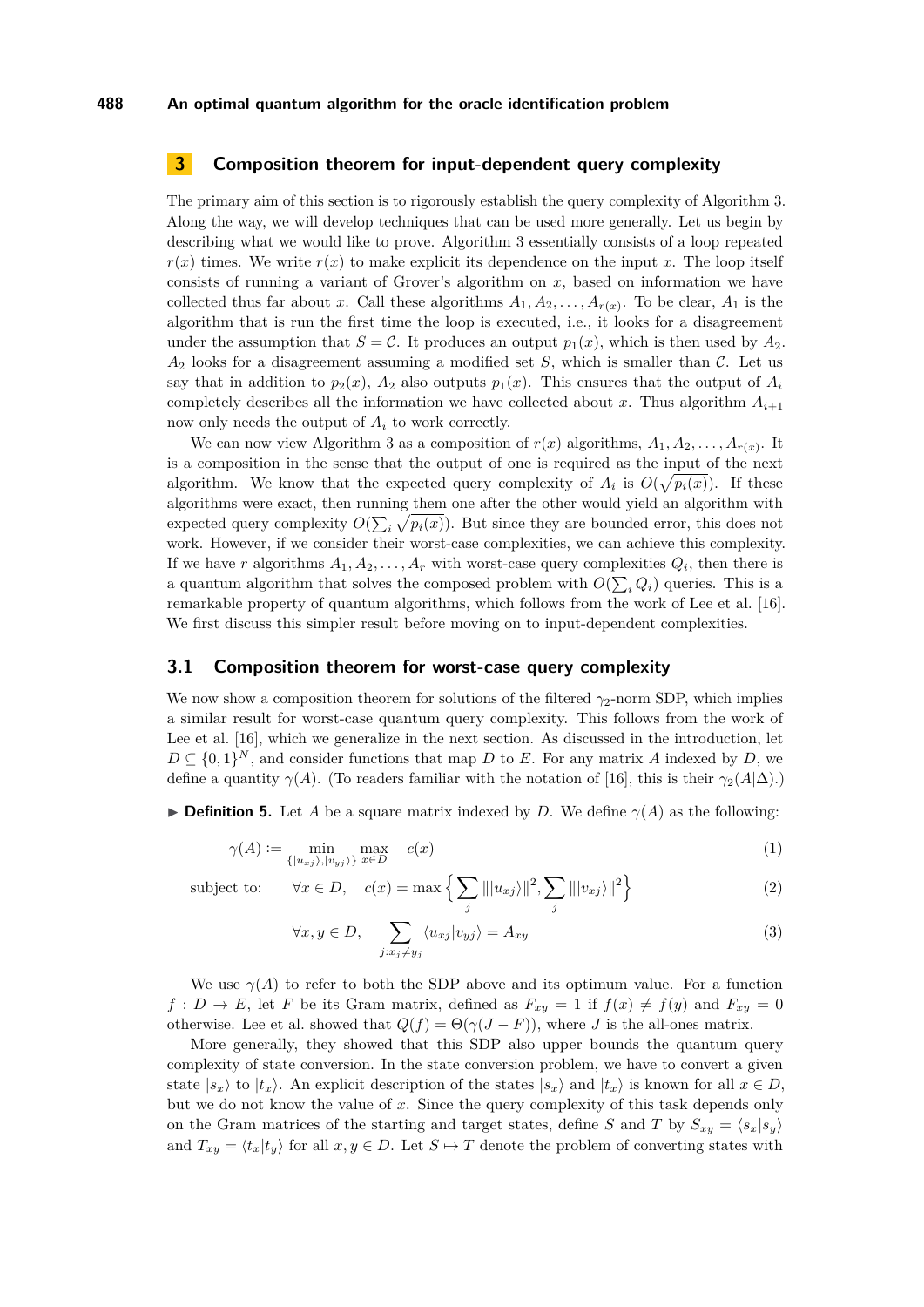Gram matrix *S* to those with Gram matrix *T*. If *F* is the Gram matrix of a function *f*, then  $J \mapsto F$  is the function evaluation problem. Lee et al. showed that  $Q(S \mapsto T) = O(\gamma(S - T))$ , which generalizes  $Q(f) = O(\gamma (J - F)).$ 

We now have the tools to prove the composition theorem for the filtered  $\gamma_2$ -norm SDP.

<span id="page-7-0"></span> $\triangleright$  **Theorem 6** ([\[16\]](#page-11-17)). Let  $f_0, f_1, \ldots, f_k$  be functions with Gram matrices  $F_0, F_1, \ldots, F_k$ . Let  $C_1, C_2, \ldots, C_k$  be the optimum value of the SDPs for the state conversion problems  $F_0 \mapsto F_1, \ldots, F_{k-1} \mapsto F_k$ , *i.e.*, for  $i \in [k]$ ,  $C_i = \gamma(F_{i-1} - F_i)$ . Then,  $\gamma(F_0 - F_k) \le \sum_{i=1}^k C_i$ .

This does not appear explicitly in [\[16\]](#page-11-17), but simply follows from the triangle inequality  $\gamma(A+B) \leq \gamma(A)+\gamma(B)$  [\[16,](#page-11-17) Lemma A.2]. From this we can also show an analogous theorem for quantum query complexity, which states  $Q(F_0 \to F_k) = O(\sum_{i=1}^k Q(F_{i-1} \to F_i))$ . We do not prove this claim as we do not need it in this paper.

For our application, we require a composition theorem similar to [Theorem 6,](#page-7-0) but for input-dependent query complexity. However, it is not even clear what this means a priori, since the value  $\gamma(J - F)$  does not contain information about input-dependent complexities. Indeed, the value is a single number and cannot contain such information. However, the SDP does contain this information and we modify this framework to be able to access this.

For example, let *f* be the find-first-one function, which outputs the smallest *i* such that  $x_i = 1$  and outputs  $N + 1$  if  $x = 0<sup>N</sup>$ . There is a quantum algorithm that solves this with  $O(\sqrt{f(x)})$  queries in expectation. Furthermore, there is a feasible solution for the  $\gamma(J - F)$ SDP with  $c(x) = O(\sqrt{f(x)})$ , where  $c(x)$  is the function that appears in [\(2\).](#page-6-1) This suggests that  $c(x)$  gives us information about the *x*-dependent query complexity. The same situation occurs when we consider the search problem with multiple marked items. There is a feasible solution with  $c(x) = O(\sqrt{N/K})$  for inputs with *K* ones. This function  $c(x)$  will serve as our input-dependent cost measure.

## **3.2 Cost functions**

**Definition 7** (Cost function). Let A be a square matrix indexed by D. We say  $c: D \to \mathbb{R}$ is a feasible cost function for *γ*(*A*) if there is a feasible solution of *γ*(*A*) with values *c*(*x*) in eq. [\(2\).](#page-6-1) Let the set of all feasible cost functions for  $\gamma(A)$  be denoted  $\Gamma(A)$ .

Note that if *c* is a feasible cost function for  $\gamma(J - F)$ , then  $\max_x c(x)$  is an upper bound on the worst-case cost,  $\gamma(J - F)$ , which is exactly what we expect from an input-dependent cost. We can now prove an input-dependent analogue of [Theorem 6](#page-7-0) with  $c(x)$  playing the role of  $\gamma(J - F)$ .

<span id="page-7-1"></span> $\triangleright$  **Theorem 8.** Let  $f_0, f_1, \ldots, f_k$  be functions with Gram matrices  $F_0, F_1, \ldots, F_k$ . Let  $c_1, \ldots, c_k$  *be feasible cost functions for*  $\gamma(F_0 - F_1), \ldots, \gamma(F_{k-1} - F_k)$ *, i.e., for*  $i \in [k]$ *,*  $c_i \in \Gamma(F_{i-1} - F_i)$ *. Then there is a*  $c \in \Gamma(F_0 - F_k)$  *satisfying*  $c(x) \leq \sum_i c_i(x)$  *for all x* ∈ *D.*

As in the case of [Theorem 6,](#page-7-0) this follows from an analogous triangle inequality.

<span id="page-7-2"></span>**Example 9.** *Let A and B be square matrices indexed by D. If*  $c_A \in \Gamma(A)$  *and*  $c_B \in \Gamma(B)$ *, there exists*  $a \ c \in \Gamma(A + B)$  *satisfying*  $c(x) \leq c_A(x) + c_B(x)$  *for all*  $x \in D$ *.* 

This is shown by constructing a feasible solution for  $\gamma(A+B)$  by taking the direct sum of vectors in a solution of  $\gamma(A)$  and  $\gamma(B)$ . A proof appears in the full version [\[15\]](#page-11-14).

In our applications, we will encounter algorithms that also output their input, i.e., accept as input  $f(x)$  and output  $(f(x), g(x))$ . Note that the Gram matrix of the function  $h(x) = (f(x), g(x))$  is merely  $H = F \circ G$ , defined as  $H_{xy} = F_{xy}G_{xy}$ .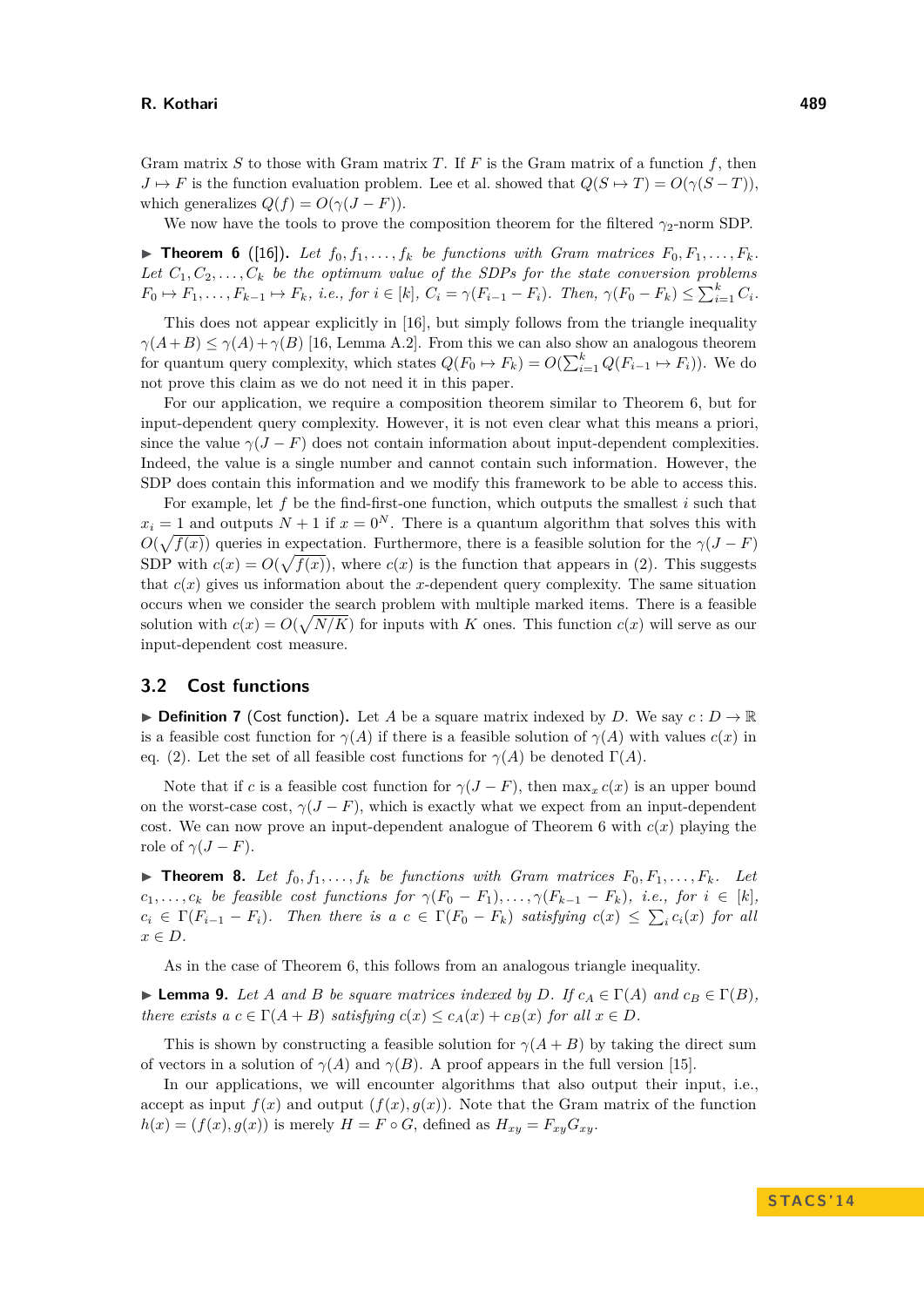Such an algorithm can either be thought of as a single quantum algorithm that accepts  $f(x) \in E$  as input and outputs  $(f(x), g(x))$  or as a collection of algorithms  $A_e$  for each  $e \in E$ , such that algorithm  $A_{f(x)}$  requires no input and outputs  $(f(x), g(x))$  on oracle input *x*. These are equivalent viewpoints, since in one direction you can construct the algorithms *A<sup>e</sup>* from *A* by hardcoding the value of *e* and in the other direction, we can read the input *e* and call the appropriate  $A_e$  as a subroutine and output  $(e, A_e(x))$ . Additionally, if the algorithm  $A_{f(x)}$ makes  $q(x)$  queries on oracle input *x*, the algorithm *A* we constructed accepts  $f(x)$  as input, outputs  $(f(x), q(x))$ , and makes  $q(x)$  queries on oracle input x. While intuitive for quantum algorithms, we establish this rigorously for cost functions in the full version [\[15\]](#page-11-14):

<span id="page-8-0"></span>▶ **Theorem 10.** *Let*  $f, g : D \to E$  *be functions with Gram matrices*  $F$  *and*  $G$ *. For any*  $e \in E$ *, let*  $f^{-1}(e) = \{x : f(x) = e\}$ *. For every*  $e \in E$ *, let*  $c_e : f^{-1}(e) \to \mathbb{R}$  *be a feasible cost function for*  $\gamma(J - G_e)$ *, where*  $G_e$  *denotes the matrix G restricted to those x that satisfy*  $f(x) = e$ *. Then there exists a*  $c \in \Gamma(F - F \circ G)$ *, such that*  $c(x) = c_{f(x)}(x)$ *.* 

## **3.3 Algorithm analysis**

We can now return to computing the query complexity of [Algorithm 3.](#page-0-0) Using the same notation as in the beginning of this section, for any  $x \in \mathcal{C}$ , we define  $r(x)$  to be the number of times the repeat loop is run in [Algorithm 3](#page-0-0) for oracle input *x* assuming all subroutines have no error. Similarly, let  $p_1(x), p_2(x), \ldots p_{r(x)}(x)$  be the first positions of disagreement found in each run of the loop. Note that  $p_1(x), p_2(x), \ldots p_{r(x)}(x)$  together uniquely specify x. Let  $r = \max_x r(x)$ .

We now define *r* functions  $f_1, \ldots, f_r$  as  $f_1(x) = p_1(x), f_2(x) = (p_1(x), p_2(x)), \ldots, f_r(x) =$  $(p_1(x), \ldots, p_r(x))$ , where  $p_k(x) = 0$  if  $k > r(x)$ . Thus if  $P_i$  are the Gram matrices of the functions  $p_i$ , then  $F_1 = P_1, F_2 = P_1 \circ P_2, \ldots, F_r = P_1 \circ P_2 \circ \cdots \circ P_r$ .

We will now construct a solution for  $\gamma(J - F_r)$ , using solutions for the intermediate functions  $f_i$ . From [Theorem 8](#page-7-1) we know that we only need to construct solutions for  $\gamma(J F_1$ ),  $\gamma(F_1 - F_2)$ , ...,  $\gamma(F_{r-1} - F_r)$ . From [Theorem 10](#page-8-0) we know that instead of constructing a solution for  $\gamma(F_k - F_{k+1})$ , which is  $\gamma(F_k - F_k \circ P_{k+1})$ , we can construct several solutions, one for each value of  $f_k(x)$ . More precisely, let  $f_k: D \to E_k$ ; then we can construct solutions for  $\gamma(J - P_{k+1}^e)$  for all  $e \in E_k$ , where  $P_{k+1}^e$  is the matrix  $P_{k+1}$  restricted to *x* that satisfy  $f_k(x) = e$ .

For any *k*, the problem corresponding to  $\gamma(J-P^e_{k+1})$  is just the problem of finding the first disagreement between *x* and a known string, which is the essentially the find-first-one function. This has a solution with cost function  $O(\sqrt{f(x)})$ , which in this case is  $O(\sqrt{p_{k+1}(x)})$ .

<span id="page-8-1"></span> $\triangleright$  **Theorem 11.** Let f be the function that outputs the smallest *i* such that  $x_i = 1$  and *outputs*  $N + 1$  *if*  $x = 0^N$  *and let*  $F$  *be its Gram matrix. Then there is a*  $c \in \Gamma(J - F)$  *such that*  $c(x) = O(\sqrt{f(x)})$ .

**Proof.** Let  $a_k = k^{-1/4}$  and  $b_k = 1/a_k = k^{1/4}$ . Define  $|u_{xj}\rangle = |v_{xj}\rangle$  as the following.

$$
|u_{xj}\rangle = |v_{xj}\rangle = \begin{cases} a_j, & \text{if } j < f(x) \\ b_{f(x)}, & \text{if } j = f(x) \\ 0, & \text{if } j > f(x). \end{cases}
$$

This is a feasible solution for  $\gamma(J - F)$ . Since the constraints are symmetric in *x* and *y*, there are two cases: either  $f(x) < f(y)$  or  $f(x) = f(y)$ . In the first case,  $\sum_{j:x_j\neq y_j}\langle u_{xj}|v_{yj}\rangle =$  $\sum_{j=f(x)} \langle u_{xj} | v_{yj} \rangle = a_{f(x)} b_{f(x)} = 1$ , since *x* and *y* agree on all positions before  $f(x)$ . In the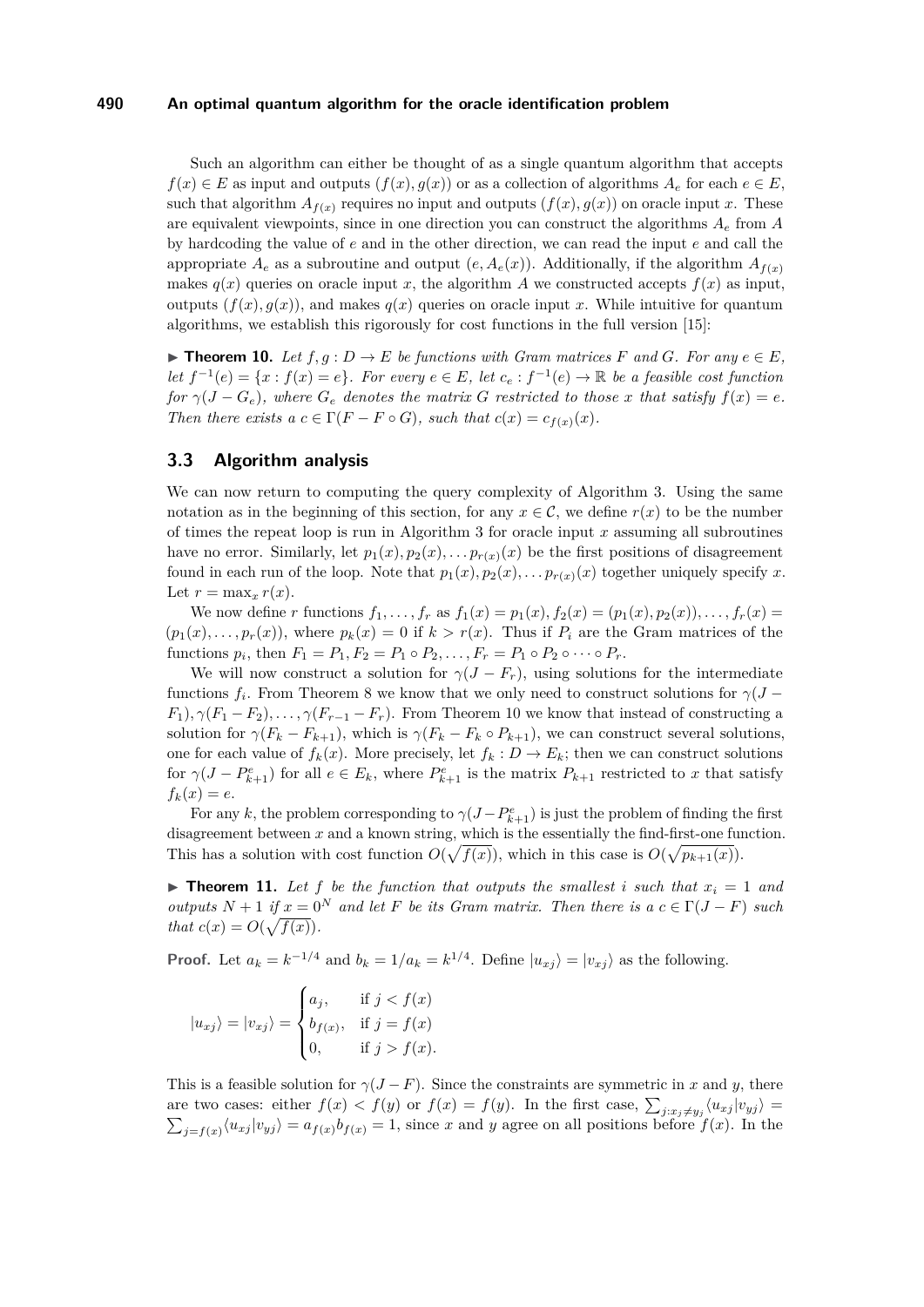second case,  $\sum_{i:x_i\neq y_i} \langle u_{xj} | v_{yj} \rangle = 0$ , since *x* and *y* only disagree after position  $f(x) = f(y)$ . For compute the cost function, note that  $c(0^N) = \sum_{k=1}^N a_k^2 = O(\lambda)$ √  $\overline{N}$ ) =  $O(\sqrt{f(0^N)})$ . For  $x \neq 0^N$ ,  $c(x) = \sum_{k=1}^{f(x)-1} a_k^2 + b_{f(x)}^2 = \sum_{k=1}^{f(x)-1} k^{-1/2} + \sqrt{f(x)} = O(\sqrt{f(x)})$ .

Our function is different from this one in two ways. First, we wish to find the first disagreement with a fixed string *s* instead of the first 1. This change does not affect the Gram matrix or the SDP. Second, we are looking for a disagreement according to an order  $\sigma$ . not from left to right. This is easy to fix, since we can replace *j* with  $\sigma(j)$  in the definition of the vectors in the proof above.

This shows that for any *k*, there is a feasible cost function for  $\gamma(J - P_{k+1}^e)$  with cost  $c(x) = O(\sqrt{p_{k+1}(x)})$  for any *x* that satisfies  $f_k(x) = e$ . Using [Theorem 10,](#page-8-0) we get that for any *k* there is a  $c_k \in \Gamma(F_k - F_k \circ P_{k+1})$  with  $c_k(x) = O(\sqrt{p_{k+1}(x)})$  for all  $x \in D$ . Finally, using [Theorem 8,](#page-7-1) we have a  $c \in \Gamma(J - F_r)$  with cost  $c(x) = O(\sum_{i=1}^r \sqrt{p_i(x)}) = O(\sum_{i=1}^{r(x)} \sqrt{p_i(x)})$ .

Since the function  $f_r(x)$  uniquely determines *x*, we have a feasible cost function for oracle identification with cost  $O(\sum_{i=1}^{r(x)} \sqrt{p_i(x)})$ , subject to the constraints of [Lemma 4,](#page-5-0) which we have already solved. Along with the lower bound, this yields the main result.

**Fineorem 2.** *For*  $N < M \leq 2^N$ ,  $Q(\text{OP}(M, N)) = \Theta\left(\sqrt{\frac{N \log M}{\log(N/\log M) + 1}}\right)$ .

# **4 Other applications**

# <span id="page-9-0"></span>**4.1 Quantum learning theory**

The oracle identification problem has also been studied in quantum learning theory with the aim of characterizing  $Q(\text{OP}(\mathcal{C}))$ . The algorithms and lower bounds studied apply to arbitrary sets  $C$ , not just to the class of sets of a certain size, as in the rest of the paper. We show that [Algorithm 3](#page-0-0) also performs well for any set  $\mathcal{C}$ , outperforming the best known algorithm. The known upper and lower bounds for this problem are in terms of a combinatorial parameter  $\hat{\gamma}^{\mathcal{C}}$ , defined by Servedio and Gortler. They showed that for any  $\mathcal{C}$ ,  $Q(\text{OP}(\mathcal{C})) = \Omega(\sqrt{1/\hat{\gamma}^{\mathcal{C}}} + \frac{\log M}{\log N})$ [\[18\]](#page-11-6). Later, Atıcı and Servedio showed that  $Q(\text{OP}(\mathcal{C})) = O(\sqrt{1/\hat{\gamma}^{\mathcal{C}}}\log M \log \log M)$  [\[5\]](#page-11-7).

While we do not define  $\hat{\gamma}^{\mathcal{C}}$ , we can informally describe it as follows:  $\hat{\gamma}^{\mathcal{C}}$  is the largest  $\alpha$  < 1, such that for any set *S* ∈ C, if we know that *x* belongs to *S*, there is a bit of *x* that can be queried such that size of the set of strings consistent with the answer to this query is at most  $(1 - \alpha)|S|$ , no matter what the oracle responds. This ensures that if we query the oracle with the permutation of [Lemma 3,](#page-4-0) which was chosen to maximize the number of strings eliminated with a query, each query reduces the size of *S* by a factor of  $(1 - \hat{\gamma}^c)$ .

This adds an extra constraint to [Lemma 4](#page-5-0) of the form  $M \prod_i^r (1 - \hat{\gamma}^c)^{p_i} \geq 1$ , since learning  $p_i$  bits will reduce the size of the remaining set by a factor of  $(1 - \hat{\gamma}^c)^{p_i}$ . From this constraint we get  $(\sum_i p_i) \log(1 - \hat{\gamma}^{\mathcal{C}}) \ge -\log M$ . Using  $\log(1 - \hat{\gamma}^{\mathcal{C}}) \le -\hat{\gamma}^{\mathcal{C}}$  gives  $\sum_i p_i \le \frac{\log M}{\hat{\gamma}^{\mathcal{C}}}$ .

We may now replace the constraint  $\sum_i p_i \leq N$  with  $\sum_i p_i \leq \frac{\log M}{\hat{\gamma}^c}$  in the optimization problem of [Lemma 4.](#page-5-0) This inequality also implies  $p_i \leq \frac{\log M}{\hat{\gamma}^c}$  and  $r \leq \frac{\log M}{\hat{\gamma}^c}$ . Thus we may simply replace all occurrences of *N* by  $\frac{\log M}{\hat{\gamma}^{\mathcal{C}}}$  in [Lemma 4.](#page-5-0) This yields the following theorem, which resolves a conjecture of Hunziker et al. [\[13,](#page-11-8) Conjecture 2].

**Find 12.** *[Algorithm 3](#page-0-0) solves*  $\text{OP}(\mathcal{C})$  *with*  $O\left(\sqrt{\frac{1}{\log 1/\hat{c}}}\right)$  $\sqrt{\frac{1/\hat{\gamma}^{\mathcal{C}}}{\log 1/\hat{\gamma}^{\mathcal{C}}}}\log M$ ) queries.

Since  $Q(\text{OP}(\mathcal{C})) = \Omega(\sqrt{1/\hat{\gamma}^{\mathcal{C}}} + \frac{\log M}{\log N})$ , we see that [Algorithm 3](#page-0-0) makes  $O(\frac{Q(\text{OP}(\mathcal{C}))^2}{\sqrt{\log Q(\text{OP}(\mathcal{C}))}} \log N)$ queries, which means it can be at most about quadratically worse than the optimal algorithm for  $OP(\mathcal{C})$ .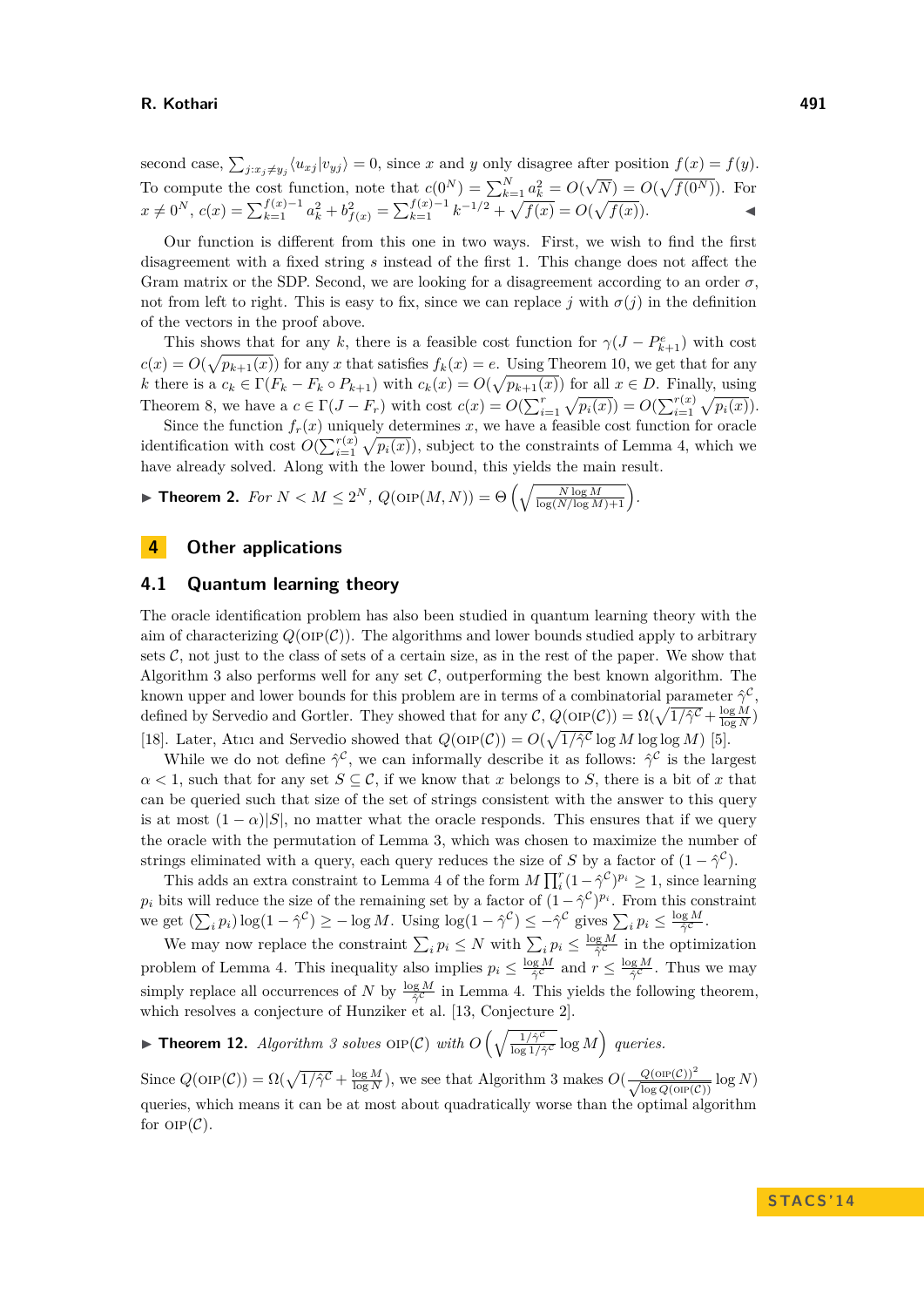## <span id="page-10-0"></span>**4.2 Boolean matrix multiplication**

In this section we show how to improve the upper bound on Boolean matrix multiplication (BMM) from  $O(n\sqrt{l} \text{poly}(\log n))$  [\[14\]](#page-11-18) to  $O(n\sqrt{l})$ , where *n* is the size of the matrices and *l* is the output sparsity. Like in the analysis in [Section 3,](#page-6-0) we will break up the BMM algorithm of [\[14\]](#page-11-18) into a sequence of algorithms  $A_i$  such that the output of  $A_i$  is the input of  $A_{i+1}$ , and convert each algorithm into a feasible solution for the corresponding SDP.

The BMM algorithm is almost of this form: It uses two subroutines for graph collision, one for the decision problem and another to find all collisions. The first subroutine solves the problem on a bipartite graph with 2*n* vertices and *m* nonedges in  $O(\sqrt{n} + \sqrt{m})$  queries. Since this query complexity is not input dependent, there is a feasible SDP solution for this problem with  $c(x) = O(\sqrt{n} + \sqrt{m})$  using the known characterization of Lee et al. [\[16\]](#page-11-17).

The second subroutine finds all graph collisions in an instance with  $\lambda$  collisions using  $O(\sqrt{n\lambda} + \sqrt{m})$  queries. This upper bound is input dependent, since  $\lambda$  is a function of the input. In this subroutine, the only input-dependent algorithm is the variant of Grover's algorithm that uses  $O(\sqrt{nk})$  queries to find all *k* ones in an *n*-bit string with *k* ones. It is easy to show that there is a feasible cost function for this with  $c(x) = O(\sqrt{n}k)$ . For example, we may compose the SDP solution for the find-first-one function [\(Theorem 11\)](#page-8-1) with itself repeatedly to find all ones. The cost function of the resultant SDP will satisfy  $c(x) = O(\sum_i \sqrt{pi_i})$ , where  $p_i$ s are the locations of the ones. By the Cauchy-Schwarz inequality this is  $O(\sqrt{nk})$ . Thus the second subroutine has a feasible cost function  $c(x) = O(\sqrt{n\lambda} + \sqrt{m}).$ 

The BMM algorithm breaks up the problem into *n* instances of graph collision. The algorithm repeatedly searches for indices *i* such that the *i*th graph collision instance has a collision. Then it finds all graph collisions of this instance and repeats. Instead of searching for any *i*, we can search for the first *i*. The problem of searching for the first *i* that has a graph collision is the composition of the find-first-one function [\(Theorem 11\)](#page-8-1) and the graph collision function. It is a composition in the sense that each input bit of the first problem is the output bit of another problem. It is known that the optimal value of the  $\gamma$  SDP for *f*  $\circ$  *g*<sup>n</sup> is at most  $\gamma$ (*J* − *F*) $\gamma$ (*J* − *G*). Similarly, it can be shown that there is a feasible cost function for  $f \circ g$  that is at most the product of the cost functions. This is similar to [\[16,](#page-11-17) Lemma 5.1] or [Lemma 9,](#page-7-2) but we take the tensor product instead of taking the direct sum.

Finally, let  $p_1, \ldots, p_t$  be the positions of indices found in the algorithm. The search problem requires  $O(\sqrt{p_i}(\sqrt{n} + \sqrt{m}))$  queries for each *i*, since it is the composition of the two abovementioned algorithms. The algorithm that finds all graph collisions has a feasible cost function *O*( $\sqrt{n\lambda_i} + \sqrt{m}$ ), where  $\lambda_i$  is the number of graph collisions in the *i*<sup>th</sup> graph collision instance.  $O(\sqrt{n\lambda_i} + \sqrt{m})$ , where  $\lambda_i$  is the number of graph consisions in the *i*th graph consistent instance.<br>This gives a feasible cost function for BMM with cost  $O(\sum_i(\sqrt{p_i}(\sqrt{n} + \sqrt{m}) + \sqrt{n\lambda_i} + \sqrt{m}))$ . which is the same optimization problem solved in [\[14\]](#page-11-18), without log factors. This is  $O(n\sqrt{l})$ .

# <span id="page-10-1"></span>**5 Open questions**

Our composition theorem only works for solutions of the filtered  $\gamma_2$ -norm SDP, not for quantum query complexity itself. While this is sufficient for our application, it would be interesting to know if bounded-error quantum algorithms with input-dependent query complexities can be composed in general without incurring log factors.

While the query complexity of oracle identification in terms of *M* and *N* has been fully characterized, finding an optimal quantum algorithm for  $OP(C)$  remains open, even classically. It would also be interesting to study time-efficient oracle identification algorithms for specific sets  $\mathcal{C}$ , since none of the known algorithms is known to be time efficient.